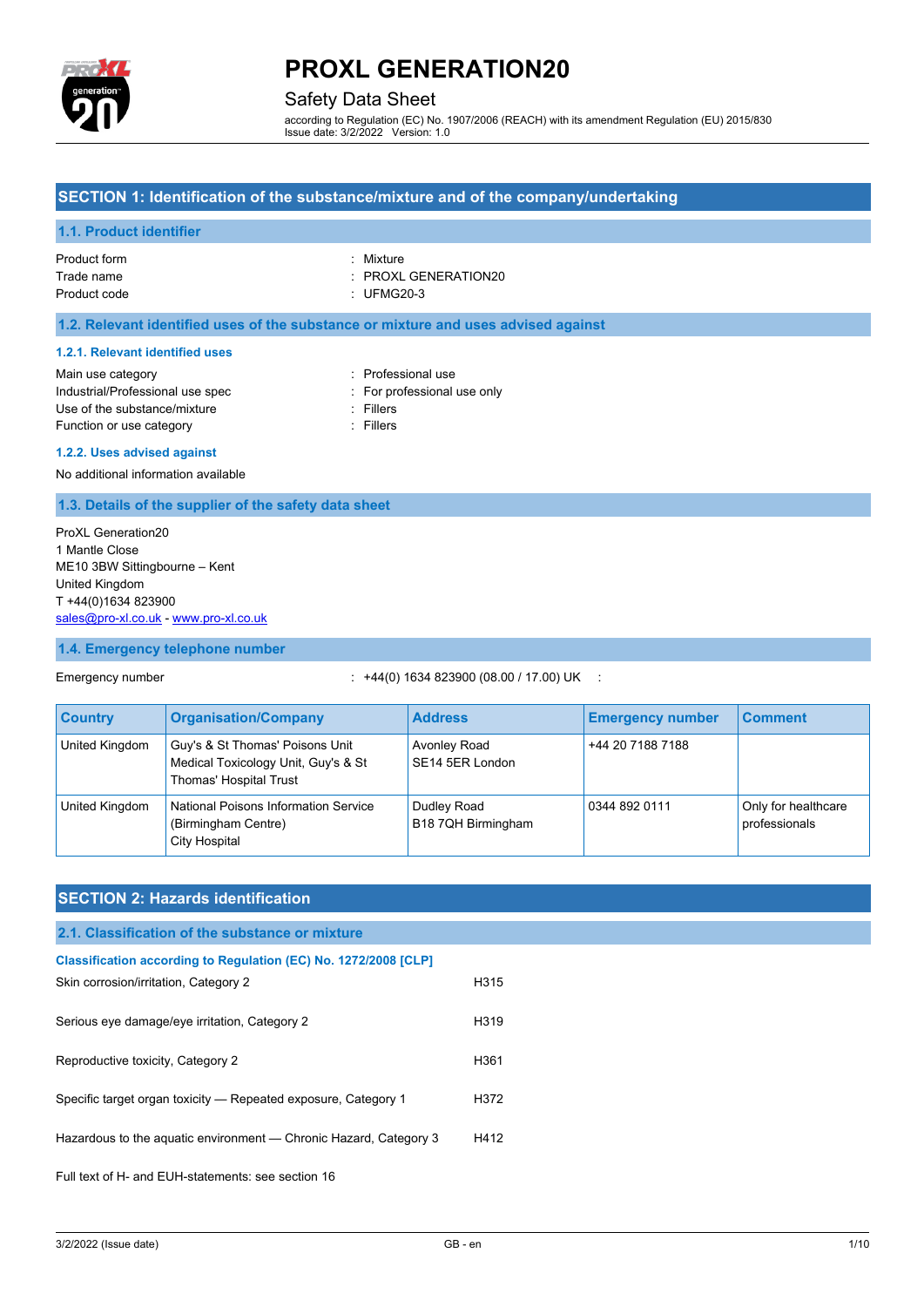## Safety Data Sheet

according to Regulation (EC) No. 1907/2006 (REACH) with its amendment Regulation (EU) 2015/830

### **Adverse physicochemical, human health and environmental effects**

#### No additional information available

#### **2.2. Label elements**

### **Labelling according to Regulation (EC) No. 1272/2008 [CLP]**

| Hazard pictograms (CLP)        |                                                                                                                                                                           |
|--------------------------------|---------------------------------------------------------------------------------------------------------------------------------------------------------------------------|
|                                | GHS07<br>GHS08<br>GHS02                                                                                                                                                   |
| Signal word (CLP)              | Danger                                                                                                                                                                    |
| Contains                       | <b>STYRENE</b>                                                                                                                                                            |
| Hazard statements (CLP)        | H315 - Causes skin irritation.                                                                                                                                            |
|                                | H319 - Causes serious eye irritation.                                                                                                                                     |
|                                | H361 - Suspected of damaging the unborn child. (inhalation).                                                                                                              |
|                                | H372 - Causes damage to organs (hearing organs) through prolonged or repeated<br>exposure (inhalation).                                                                   |
|                                | H412 - Harmful to aquatic life with long lasting effects.                                                                                                                 |
|                                | H226 - Flammable liquid and vapour.                                                                                                                                       |
| Precautionary statements (CLP) | P264 - Wash hands, forearms and face thoroughly after handling.                                                                                                           |
|                                | P270 - Do not eat, drink or smoke when using this product.                                                                                                                |
|                                | P280 - Wear protective clothing, eye protection, face protection, protective gloves.                                                                                      |
|                                | P305+P351+P338 - IF IN EYES: Rinse cautiously with water for several minutes. Remove                                                                                      |
|                                | contact lenses, if present and easy to do. Continue rinsing.                                                                                                              |
|                                | P308+P313 - IF exposed or concerned: Get medical advice/attention.                                                                                                        |
|                                | P314 - Get medical advice/attention if you feel unwell.                                                                                                                   |
|                                | P210 - Keep away from heat, hot surfaces, sparks, open flames and other ignition sources                                                                                  |
|                                | No smoking.                                                                                                                                                               |
|                                |                                                                                                                                                                           |
|                                | P241 - Use explosion-proof electrical, lighting, ventilating equipment.                                                                                                   |
|                                | P303+P361+P353 - IF ON SKIN (or hair): Take off immediately all contaminated clothing.                                                                                    |
|                                | Rinse skin with water or shower.                                                                                                                                          |
|                                | P501 - Dispose of contents and container to hazardous or special waste collection point, in<br>accordance with local, regional, national and/or international regulation. |
|                                |                                                                                                                                                                           |

#### **2.3. Other hazards**

Contains no PBT/vPvB substances ≥ 0.1% assessed in accordance with REACH Annex XIII

### **SECTION 3: Composition/information on ingredients**

#### **3.1. Substances**

#### Not applicable

#### **3.2. Mixtures**

| <b>Name</b>    | <b>Product identifier</b>                                            | $\frac{9}{6}$ | <b>Classification according to</b><br><b>Regulation (EC) No. 1272/2008</b><br>[CLP]                                                                                |
|----------------|----------------------------------------------------------------------|---------------|--------------------------------------------------------------------------------------------------------------------------------------------------------------------|
| <b>STYRENE</b> | CAS-No.: 100-42-5<br>EC-No.: 202-851-5<br>EC Index-No.: 601-026-00-0 | $10 - 30$     | Flam. Lig. 3, H226<br>Acute Tox. 4 (Inhalation), H332<br>Skin Irrit. 2, H315<br>Eye Irrit. 2, H319<br>Repr. 2, H361d<br>STOT RE 1, H372<br>Aquatic Chronic 2, H411 |
| ETHYL ACETATE  | CAS-No.: 141-78-6<br>EC-No.: 205-500-4<br>EC Index-No.: 607-022-00-5 | < 10          | Flam. Lig. 2, H225<br>Eye Irrit. 2, H319<br>STOT SE 3, H336                                                                                                        |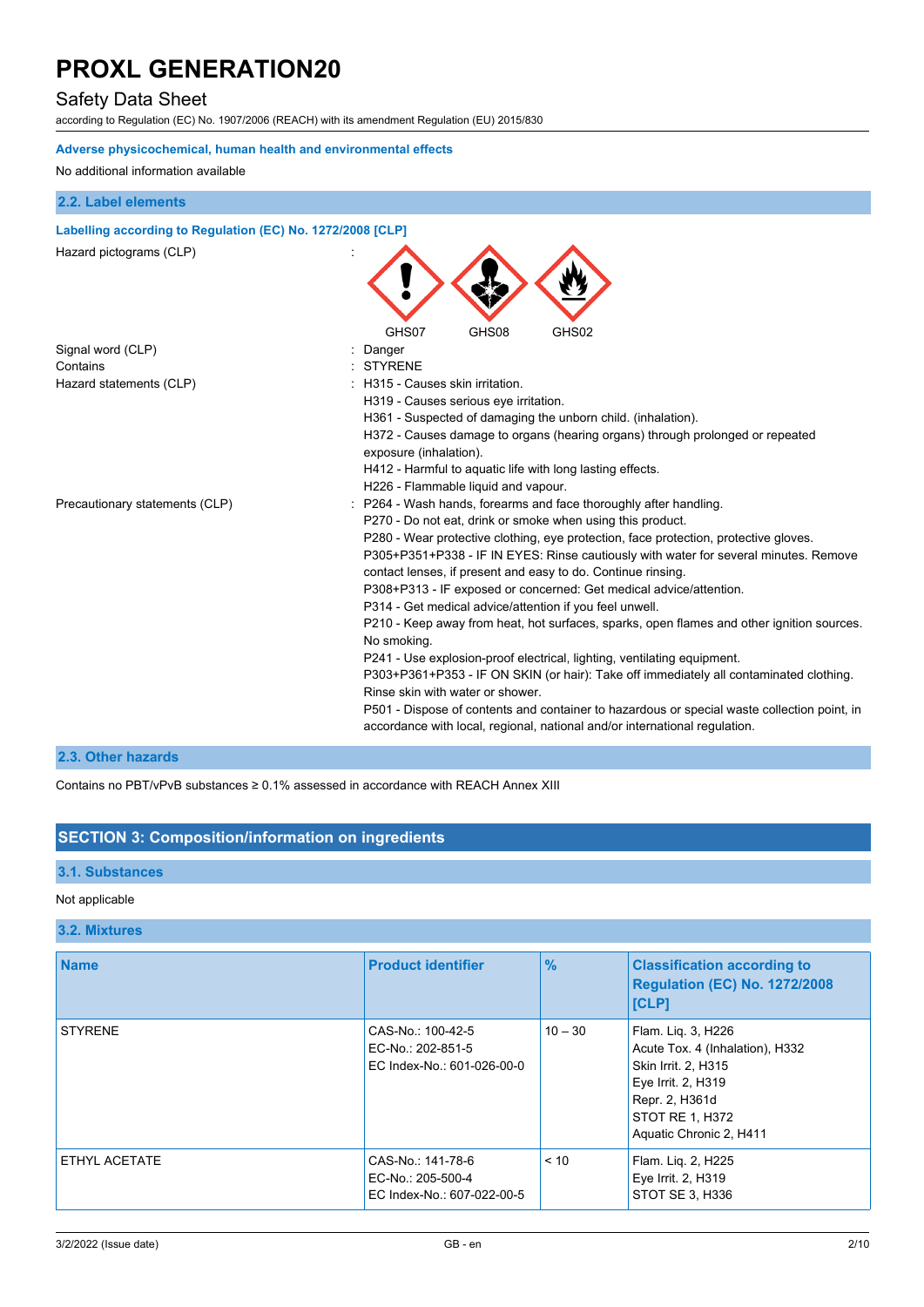### Safety Data Sheet

according to Regulation (EC) No. 1907/2006 (REACH) with its amendment Regulation (EU) 2015/830

Full text of H- and EUH-statements: see section 16

| <b>SECTION 4: First aid measures</b>                                            |
|---------------------------------------------------------------------------------|
| 4.1. Description of first aid measures                                          |
| No additional information available                                             |
| 4.2. Most important symptoms and effects, both acute and delayed                |
| No additional information available                                             |
| 4.3. Indication of any immediate medical attention and special treatment needed |
| No additional information available                                             |
|                                                                                 |
| <b>SECTION 5: Firefighting measures</b>                                         |
| 5.1. Extinguishing media                                                        |

No additional information available

**5.2. Special hazards arising from the substance or mixture**

No additional information available

**5.3. Advice for firefighters**

No additional information available

## **SECTION 6: Accidental release measures**

**6.1. Personal precautions, protective equipment and emergency procedures**

#### **6.1.1. For non-emergency personnel**

No additional information available

**6.1.2. For emergency responders**

No additional information available

**6.2. Environmental precautions**

No additional information available

**6.3. Methods and material for containment and cleaning up**

No additional information available

**6.4. Reference to other sections**

No additional information available

### **SECTION 7: Handling and storage**

**7.1. Precautions for safe handling**

No additional information available

#### **7.2. Conditions for safe storage, including any incompatibilities**

No additional information available

**7.3. Specific end use(s)**

No additional information available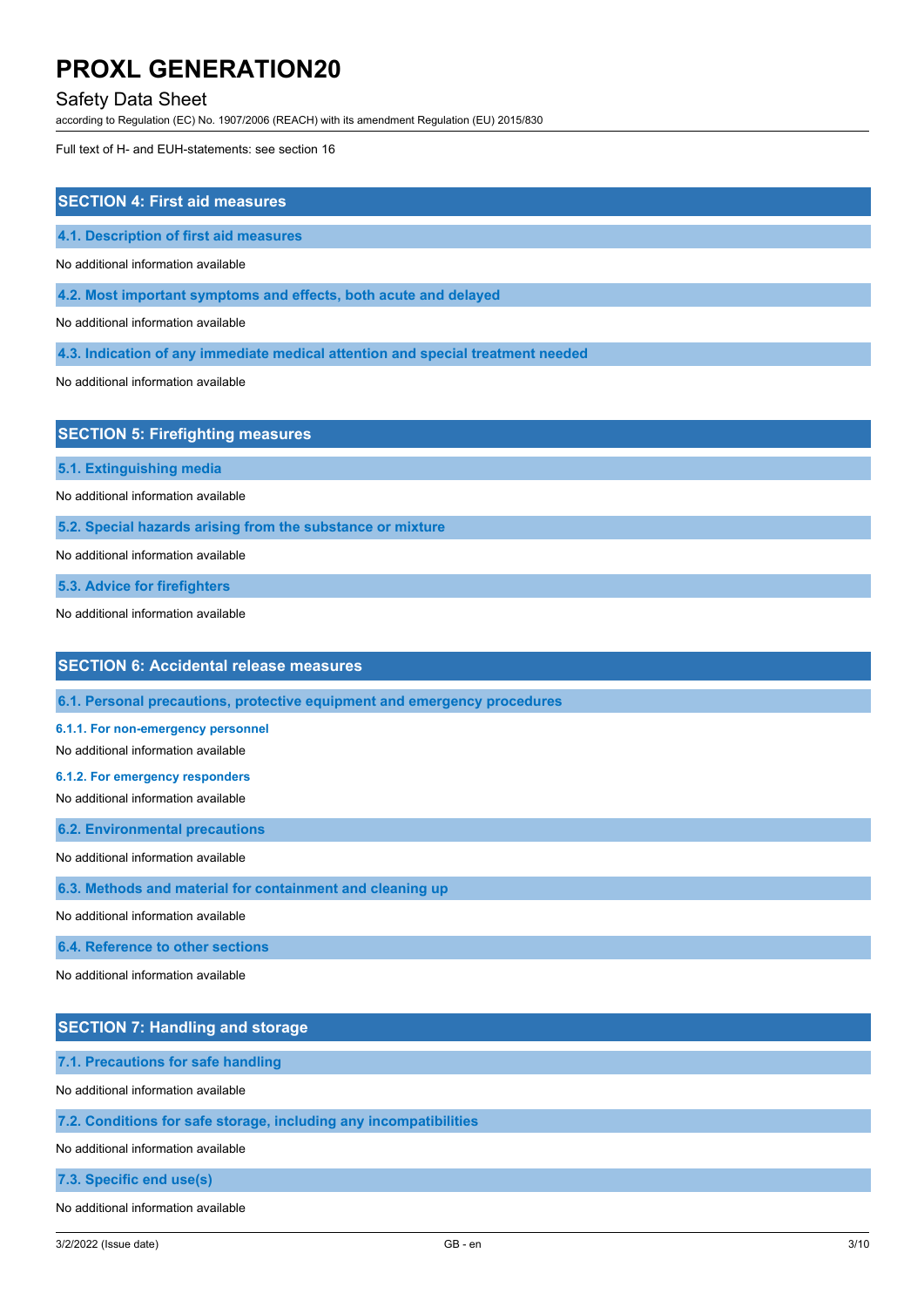## Safety Data Sheet

according to Regulation (EC) No. 1907/2006 (REACH) with its amendment Regulation (EU) 2015/830

#### **SECTION 8: Exposure controls/personal protection**

#### **8.1. Control parameters**

#### **8.1.1 National occupational exposure and biological limit values**

No additional information available

**8.1.2. Recommended monitoring procedures**

No additional information available

#### **8.1.3. Air contaminants formed**

No additional information available

#### **8.1.4. DNEL and PNEC**

No additional information available

#### **8.1.5. Control banding**

No additional information available

**8.2. Exposure controls**

#### **8.2.1. Appropriate engineering controls**

No additional information available

**8.2.2. Personal protection equipment**

No additional information available

#### **8.2.3. Environmental exposure controls**

No additional information available

| <b>SECTION 9: Physical and chemical properties</b> |  |  |
|----------------------------------------------------|--|--|
|                                                    |  |  |

### **9.1. Information on basic physical and chemical properties**

| Physical state                                  | Solid                               |
|-------------------------------------------------|-------------------------------------|
| Colour                                          | According to product specification. |
| Odour                                           | Characteristic odour.               |
| Odour threshold                                 | No data available                   |
| рH                                              | No data available                   |
| Relative evaporation rate (butylacetate=1)      | No data available                   |
| Melting point                                   | No data available                   |
| Freezing point                                  | No data available                   |
| Boiling point                                   | : $145.2 °C$                        |
| Flash point                                     | : 31 °C                             |
| Auto-ignition temperature                       | $\therefore$ 480 °C                 |
| Decomposition temperature                       | No data available                   |
| Flammability (solid, gas)                       | No data available                   |
| Vapour pressure                                 | 6 <sub>hPa</sub>                    |
| Relative vapour density at 20 °C                | 1.06                                |
| Relative density                                | No data available                   |
| Density                                         | 1.06 $q/cm^{3}$                     |
| Solubility                                      | Miscible with water.                |
| Partition coefficient n-octanol/water (Log Pow) | No data available                   |
| Viscosity, kinematic                            | No data available                   |
| Viscosity, dynamic                              | No data available                   |
| <b>Explosive properties</b>                     | No data available                   |
| Oxidising properties                            | : No data available                 |
| Lower explosive limit (LEL)                     | 1 2 vol %                           |
| Upper explosive limit (UEL)                     | $: 8.9$ vol %                       |
| 9.2. Other information                          |                                     |
| VOC content                                     | $250$ g/l                           |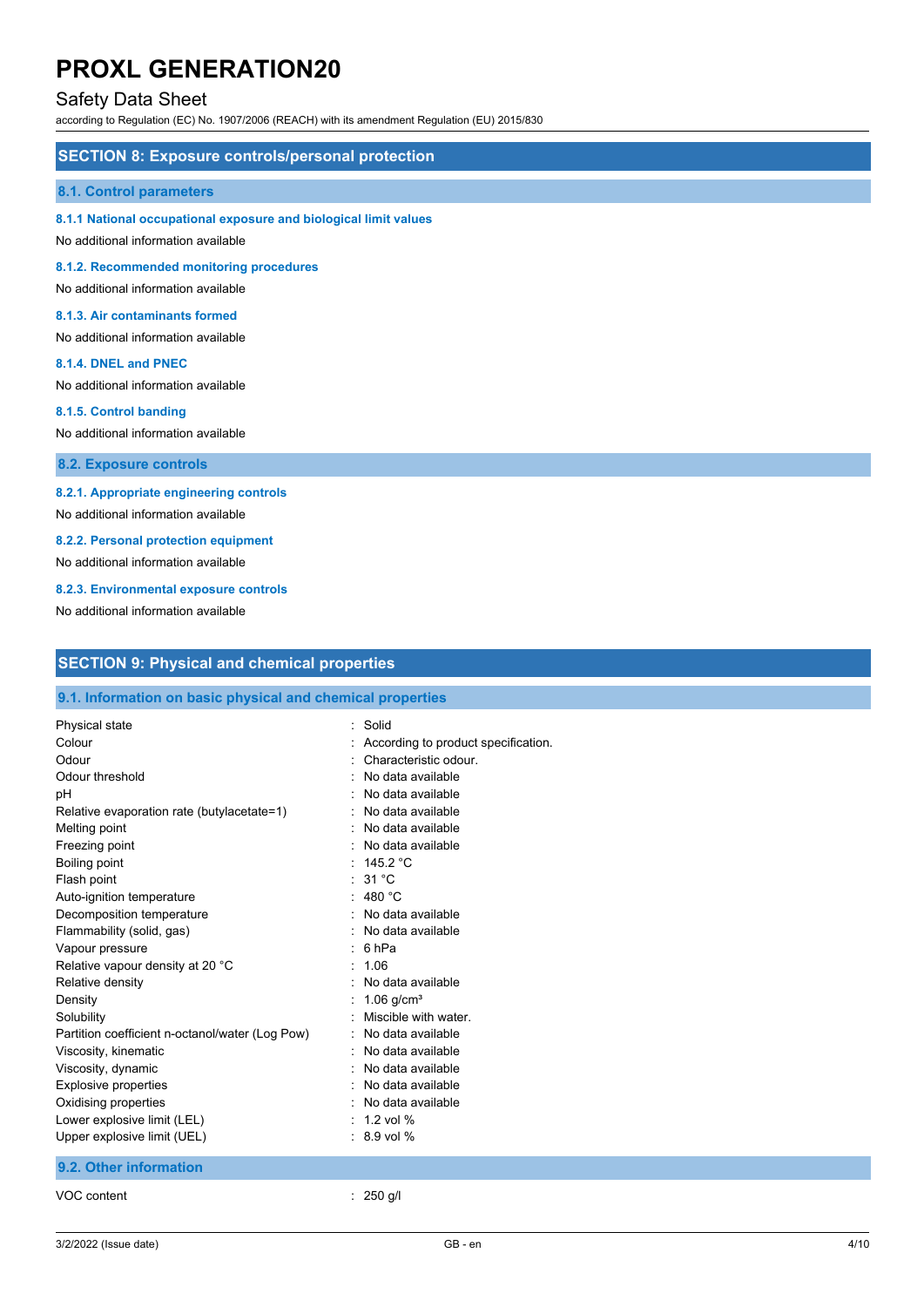## Safety Data Sheet

according to Regulation (EC) No. 1907/2006 (REACH) with its amendment Regulation (EU) 2015/830

| <b>SECTION 10: Stability and reactivity</b>                                                                     |
|-----------------------------------------------------------------------------------------------------------------|
| 10.1. Reactivity                                                                                                |
| No additional information available                                                                             |
| 10.2. Chemical stability                                                                                        |
| No additional information available                                                                             |
| 10.3. Possibility of hazardous reactions                                                                        |
| No additional information available                                                                             |
| 10.4. Conditions to avoid                                                                                       |
| No additional information available                                                                             |
| 10.5. Incompatible materials                                                                                    |
| No additional information available                                                                             |
| 10.6. Hazardous decomposition products                                                                          |
| the contract of the contract of the contract of the contract of the contract of the contract of the contract of |

No additional information available

## **SECTION 11: Toxicological information**

| 11.1 Information on toxicological effects                                       |                                                                                                                   |
|---------------------------------------------------------------------------------|-------------------------------------------------------------------------------------------------------------------|
| Acute toxicity (oral)<br>Acute toxicity (dermal)<br>Acute toxicity (inhalation) | Not classified<br>Not classified<br>Not classified                                                                |
| <b>STYRENE (100-42-5)</b>                                                       |                                                                                                                   |
| LD50 oral                                                                       | > 6000 mg/kg bodyweight Animal: hamster, Syrian, Animal sex: male                                                 |
| LD50 dermal rat                                                                 | > 2000 mg/kg bodyweight Animal: rat, Guideline: OECD Guideline 402 (Acute Dermal<br>Toxicity)                     |
| <b>ETHYL ACETATE (141-78-6)</b>                                                 |                                                                                                                   |
| LD50 oral                                                                       | 4934 mg/kg bodyweight Animal: rabbit, Guideline: OECD Guideline 401 (Acute Oral<br>Toxicity)                      |
| LD50 dermal rabbit                                                              | > 20000 mg/kg bodyweight Animal: rabbit, Animal sex: male                                                         |
| Skin corrosion/irritation                                                       | Causes skin irritation.                                                                                           |
| Serious eye damage/irritation                                                   | Causes serious eye irritation.                                                                                    |
| Respiratory or skin sensitisation                                               | Not classified                                                                                                    |
| Germ cell mutagenicity                                                          | Not classified                                                                                                    |
| Carcinogenicity                                                                 | Not classified                                                                                                    |
| Reproductive toxicity                                                           | Suspected of damaging the unborn child. (inhalation).                                                             |
| STOT-single exposure<br>٠                                                       | Not classified                                                                                                    |
| <b>ETHYL ACETATE (141-78-6)</b>                                                 |                                                                                                                   |
| STOT-single exposure                                                            | May cause drowsiness or dizziness.                                                                                |
| STOT-repeated exposure                                                          | Causes damage to organs (hearing organs) through prolonged or repeated exposure<br>(inhalation).                  |
| <b>STYRENE (100-42-5)</b>                                                       |                                                                                                                   |
| LOAEL (oral, rat, 90 days)                                                      | 2000 mg/kg bodyweight Animal: rat                                                                                 |
| LOAEC (inhalation, rat, vapour, 90 days)                                        | 0.21 mg/l air Animal: rat, Guideline: OECD Guideline 453 (Combined Chronic Toxicity /<br>Carcinogenicity Studies) |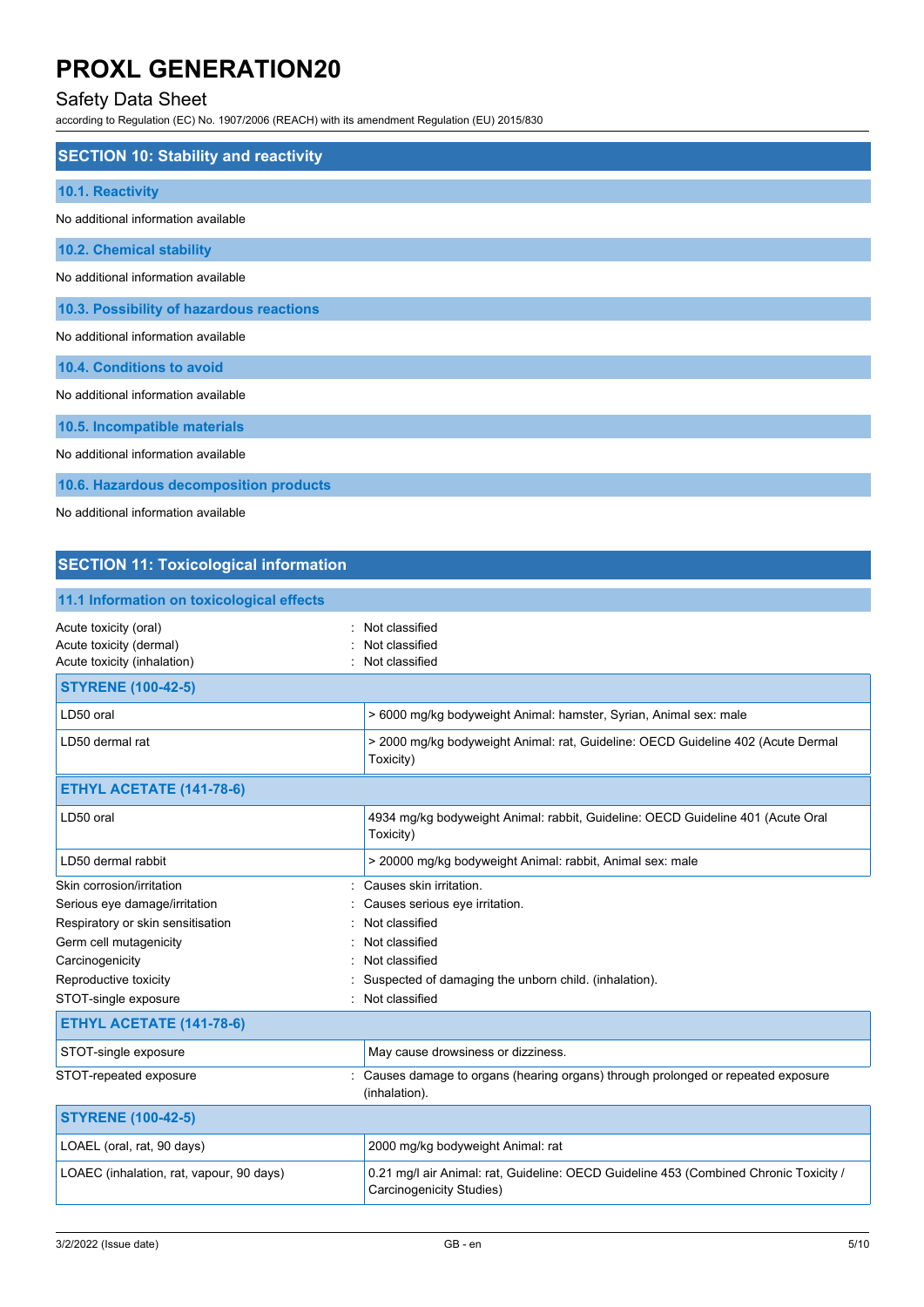**SECTION 12: Ecological information**

## Safety Data Sheet

according to Regulation (EC) No. 1907/2006 (REACH) with its amendment Regulation (EU) 2015/830

| <b>STYRENE (100-42-5)</b>                      |                                                                                                         |
|------------------------------------------------|---------------------------------------------------------------------------------------------------------|
| NOAEL (oral, rat, 90 days)                     | 1000 mg/kg bodyweight Animal: rat                                                                       |
| NOAEL (subchronic, oral, animal/male, 90 days) | 10 mg/kg bodyweight Animal: mouse, Animal sex: male                                                     |
| STOT-repeated exposure                         | Causes damage to organs (hearing organs) through prolonged or repeated exposure.                        |
| <b>ETHYL ACETATE (141-78-6)</b>                |                                                                                                         |
| LOAEL (oral, rat, 90 days)                     | 3600 mg/kg bodyweight Animal: rat, Guideline: EPA OTS 795.2600 (Subchronic Oral<br>Toxicity Test)       |
| NOAEL (oral, rat, 90 days)                     | 900 mg/kg bodyweight Animal: rat, Guideline: EPA OTS 795.2600 (Subchronic Oral<br><b>Toxicity Test)</b> |
| Aspiration hazard<br>۰.                        | Not classified                                                                                          |

| 12.1. Toxicity                                                                                                                                        |                                                                                                                                             |
|-------------------------------------------------------------------------------------------------------------------------------------------------------|---------------------------------------------------------------------------------------------------------------------------------------------|
| Hazardous to the aquatic environment, short-term<br>(acute)<br>Hazardous to the aquatic environment, long-term<br>(chronic)<br>Not rapidly degradable | : Not classified<br>: Harmful to aquatic life with long lasting effects.                                                                    |
| <b>STYRENE (100-42-5)</b>                                                                                                                             |                                                                                                                                             |
| LC50 - Fish [1]                                                                                                                                       | 10 mg/l Test organisms (species): Pimephales promelas                                                                                       |
| EC50 - Crustacea [1]                                                                                                                                  | 4.7 mg/l Test organisms (species): Daphnia magna                                                                                            |
| EC50 72h - Algae [1]                                                                                                                                  | 4.9 mg/l Test organisms (species): Pseudokirchneriella subcapitata (previous names:<br>Raphidocelis subcapitata, Selenastrum capricornutum) |
| EC50 96h - Algae [1]                                                                                                                                  | 6.3 mg/l Test organisms (species): Pseudokirchneriella subcapitata (previous names:<br>Raphidocelis subcapitata, Selenastrum capricornutum) |
| LOEC (chronic)                                                                                                                                        | 2.06 mg/l Test organisms (species): Daphnia magna Duration: '21 d'                                                                          |
| NOEC (chronic)                                                                                                                                        | 1.01 mg/l Test organisms (species): Daphnia magna Duration: '21 d'                                                                          |
| ETHYL ACETATE (141-78-6)                                                                                                                              |                                                                                                                                             |
| LC50 - Fish [1]                                                                                                                                       | 230 mg/l Test organisms (species): Pimephales promelas                                                                                      |
| NOEC (chronic)                                                                                                                                        | 2.4 mg/l Test organisms (species): Daphnia magna Duration: '21 d'                                                                           |

#### **12.2. Persistence and degradability**

No additional information available

#### **12.3. Bioaccumulative potential**

No additional information available

**12.4. Mobility in soil**

No additional information available

#### **12.5. Results of PBT and vPvB assessment**

No additional information available

#### **12.6. Other adverse effects**

No additional information available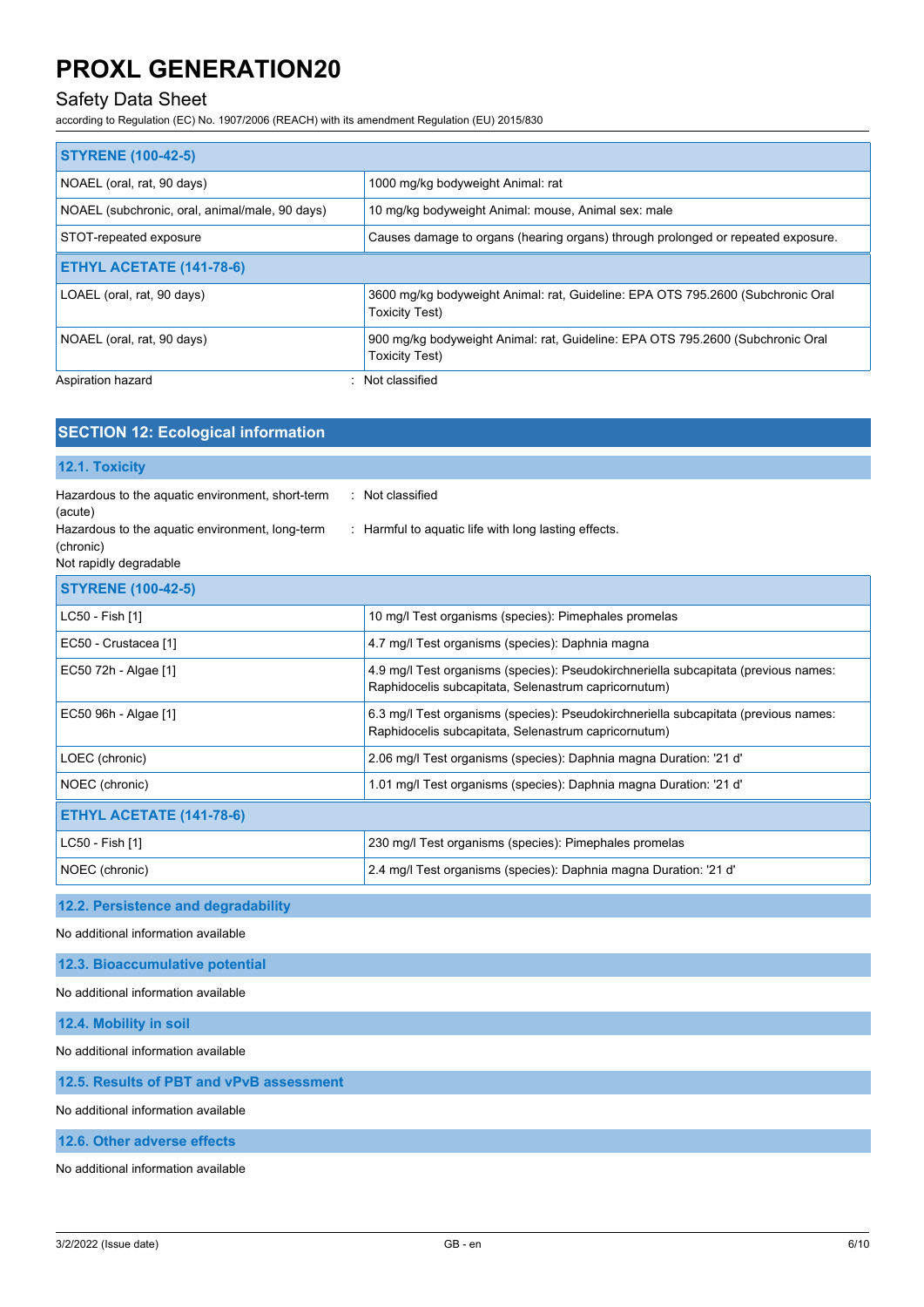## Safety Data Sheet

according to Regulation (EC) No. 1907/2006 (REACH) with its amendment Regulation (EU) 2015/830

## **SECTION 13: Disposal considerations**

#### **13.1. Waste treatment methods**

No additional information available

### **SECTION 14: Transport information**

| In accordance with ADR / IMDG / IATA / ADN / RID |                                                              |                                      |                                           |                                           |  |  |
|--------------------------------------------------|--------------------------------------------------------------|--------------------------------------|-------------------------------------------|-------------------------------------------|--|--|
| <b>ADR</b>                                       | <b>IMDG</b>                                                  | <b>IATA</b>                          | <b>ADN</b>                                | <b>RID</b>                                |  |  |
| 14.1. UN number                                  |                                                              |                                      |                                           |                                           |  |  |
| <b>UN 1263</b>                                   | <b>UN 1263</b>                                               | <b>UN 1263</b>                       | <b>UN 1263</b>                            | <b>UN 1263</b>                            |  |  |
| 14.2. UN proper shipping name                    |                                                              |                                      |                                           |                                           |  |  |
| <b>PAINT RELATED</b><br><b>MATERIAL</b>          | <b>PAINT RELATED</b><br><b>MATERIAL</b>                      | Paint                                | PAINT RELATED<br><b>MATERIAL</b>          | <b>PAINT RELATED</b><br><b>MATERIAL</b>   |  |  |
| <b>Transport document description</b>            |                                                              |                                      |                                           |                                           |  |  |
| UN 1263 PAINT RELATED<br>MATERIAL, 3, III, (D/E) | UN 1263 PAINT RELATED<br>MATERIAL, 3, III                    | UN 1263 Paint, 3, III                | UN 1263 PAINT RELATED<br>MATERIAL, 3, III | UN 1263 PAINT RELATED<br>MATERIAL, 3, III |  |  |
| 14.3. Transport hazard class(es)                 |                                                              |                                      |                                           |                                           |  |  |
| 3                                                | 3                                                            | 3                                    | 3                                         | 3                                         |  |  |
|                                                  | Ψ                                                            |                                      | V.                                        | Ŀ.                                        |  |  |
| 14.4. Packing group                              |                                                              |                                      |                                           |                                           |  |  |
| $\mathbf{III}$                                   | III                                                          | III                                  | III                                       | III                                       |  |  |
| <b>14.5. Environmental hazards</b>               |                                                              |                                      |                                           |                                           |  |  |
| Dangerous for the<br>environment: No             | Dangerous for the<br>environment: No<br>Marine pollutant: No | Dangerous for the<br>environment: No | Dangerous for the<br>environment: No      | Dangerous for the<br>environment: No      |  |  |
| No supplementary information available           |                                                              |                                      |                                           |                                           |  |  |
|                                                  |                                                              |                                      |                                           |                                           |  |  |

### **14.6. Special precautions for user**

| <b>Overland transport</b>                           |                           |
|-----------------------------------------------------|---------------------------|
| Classification code (ADR)                           | : F1                      |
| Special provisions (ADR)                            | : 163, 367, 650           |
| Limited quantities (ADR)                            | : 51                      |
| Excepted quantities (ADR)                           | : E1                      |
| Packing instructions (ADR)                          | : P001, IBC03, LP01, R001 |
| Special packing provisions (ADR)                    | $\therefore$ PP1          |
| Mixed packing provisions (ADR)                      | MP19                      |
| Portable tank and bulk container instructions (ADR) | : T2                      |
| Portable tank and bulk container special provisions | $\therefore$ TP1, TP29    |
| (ADR)                                               |                           |
| Tank code (ADR)                                     | $:$ LGBF                  |
| Vehicle for tank carriage                           | : FL                      |
| Transport category (ADR)                            | : 3                       |
| Special provisions for carriage - Packages (ADR)    | : V12                     |
| Special provisions for carriage - Operation (ADR)   | : S2                      |
| Hazard identification number (Kemler No.)           | - 30                      |
|                                                     |                           |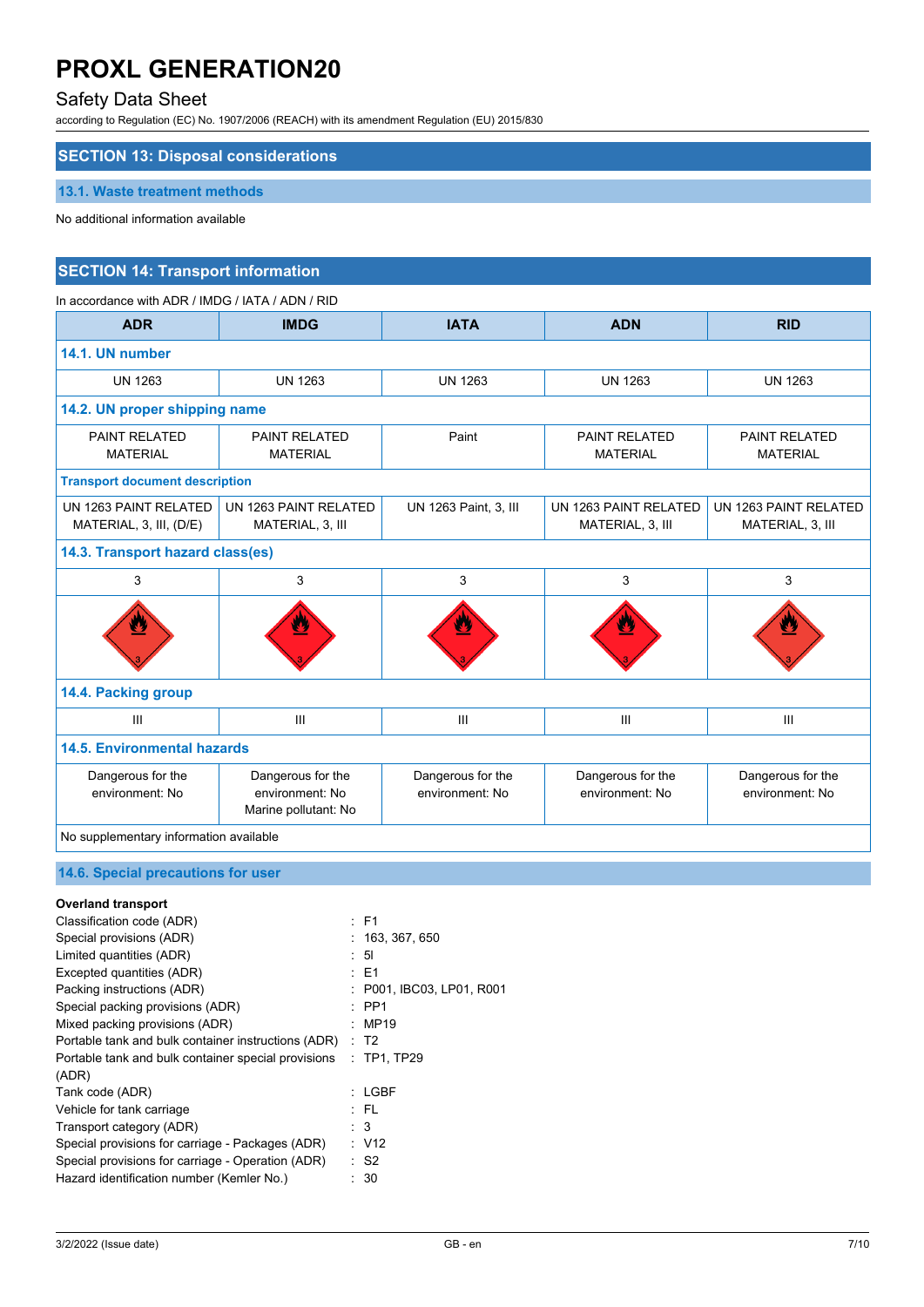### Safety Data Sheet

according to Regulation (EC) No. 1907/2006 (REACH) with its amendment Regulation (EU) 2015/830

| Orange plates                                       | ÷<br><b>30</b><br>$\frac{1}{1263}$                   |
|-----------------------------------------------------|------------------------------------------------------|
| Tunnel restriction code (ADR)                       | D/E<br>t.                                            |
| EAC code                                            | $\sim$<br>$\cdot$ 3Y                                 |
| <b>Transport by sea</b>                             |                                                      |
| Special provisions (IMDG)                           | : 163, 223, 367, 955                                 |
| Limited quantities (IMDG)                           | : 5L                                                 |
| Excepted quantities (IMDG)                          | $\therefore$ E1                                      |
| Packing instructions (IMDG)                         | : P001, LP01                                         |
| Special packing provisions (IMDG)                   | $:$ PP1                                              |
| IBC packing instructions (IMDG)                     | $\therefore$ IBC03                                   |
| Tank instructions (IMDG)                            | : T2                                                 |
| Tank special provisions (IMDG)                      | : TP1, TP29                                          |
| EmS-No. (Fire)                                      | $: F-E$                                              |
| EmS-No. (Spillage)                                  | $:$ S-E                                              |
| Stowage category (IMDG)                             | ÷.<br>A                                              |
| Properties and observations (IMDG)                  | Miscibility with water depends upon the composition. |
| Air transport                                       |                                                      |
| PCA Excepted quantities (IATA)                      | : E1                                                 |
| PCA Limited quantities (IATA)                       | : Y344                                               |
| PCA limited quantity max net quantity (IATA)        | : 10L                                                |
| PCA packing instructions (IATA)                     | : 355                                                |
| PCA max net quantity (IATA)                         | : 60L                                                |
| CAO packing instructions (IATA)                     | : 366                                                |
| CAO max net quantity (IATA)                         | : 220L                                               |
| Special provisions (IATA)                           | : A3, A72, A192                                      |
| ERG code (IATA)                                     | : 3L                                                 |
| Inland waterway transport                           |                                                      |
| Classification code (ADN)                           | : F1                                                 |
| Special provisions (ADN)                            | : 163, 367, 650                                      |
| Limited quantities (ADN)                            | : 5L                                                 |
| Excepted quantities (ADN)                           | : E1                                                 |
| Equipment required (ADN)                            | $\therefore$ PP, EX, A                               |
| Ventilation (ADN)                                   | : VE01                                               |
| Number of blue cones/lights (ADN)                   | ÷.<br>0                                              |
| <b>Rail transport</b>                               |                                                      |
| Classification code (RID)                           | : F1                                                 |
| Special provisions (RID)                            | 163, 367, 650                                        |
| Limited quantities (RID)                            | 5L                                                   |
| Excepted quantities (RID)                           | : E1                                                 |
| Packing instructions (RID)                          | : P001, IBC03, LP01, R001                            |
| Special packing provisions (RID)                    | $:$ PP1                                              |
| Mixed packing provisions (RID)                      | <b>MP19</b>                                          |
| Portable tank and bulk container instructions (RID) | T <sub>2</sub>                                       |
| Portable tank and bulk container special provisions | TP1, TP29                                            |
| (RID)                                               |                                                      |
| Tank codes for RID tanks (RID)                      | : LGBF                                               |
| Transport category (RID)                            | 3                                                    |
| Special provisions for carriage - Packages (RID)    | : W12                                                |
| Colis express (express parcels) (RID)               | $\cdot$ CE4                                          |
| Hazard identification number (RID)                  | 30                                                   |
|                                                     |                                                      |

**14.7. Transport in bulk according to Annex II of Marpol and the IBC Code**

Not applicable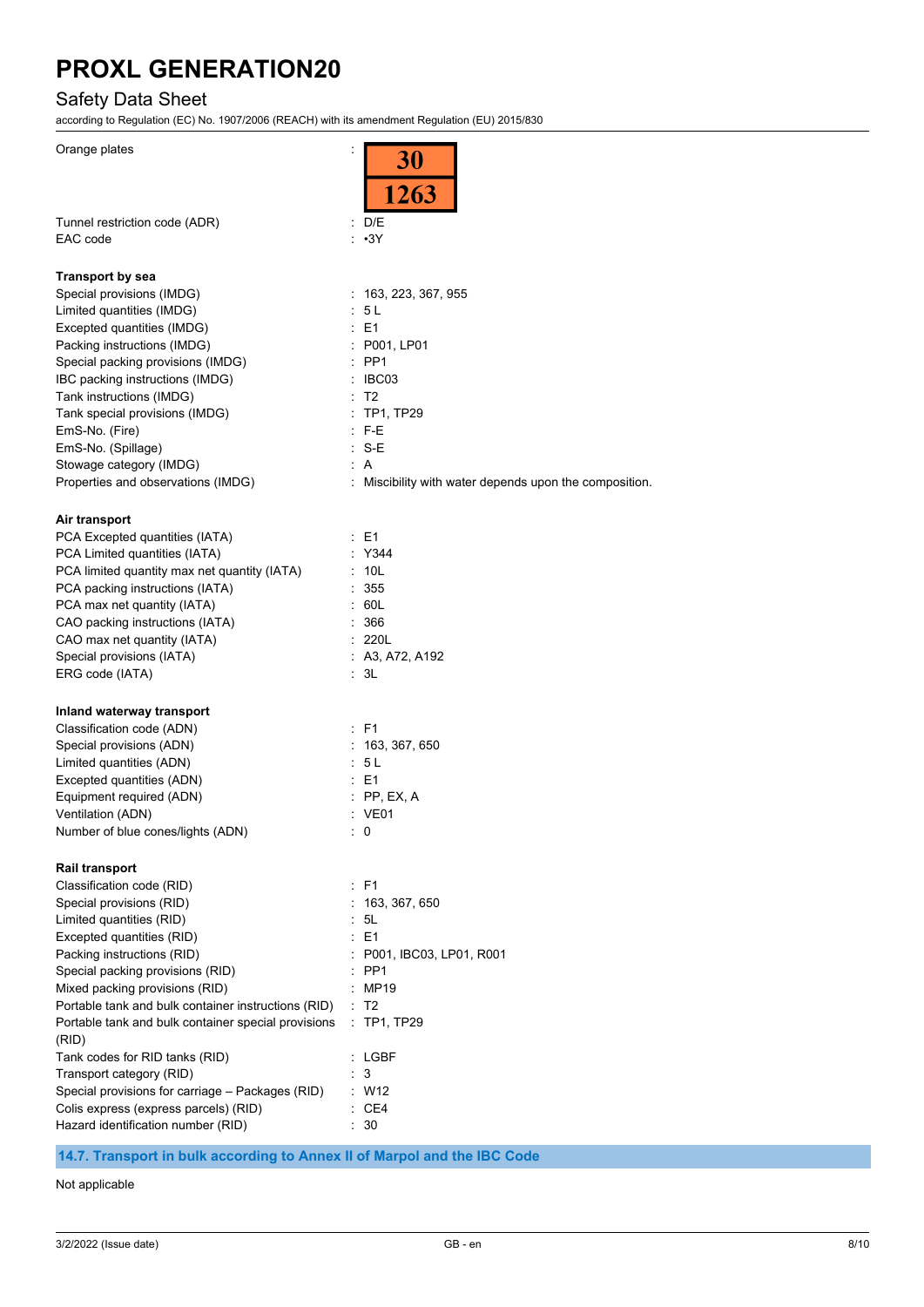### Safety Data Sheet

according to Regulation (EC) No. 1907/2006 (REACH) with its amendment Regulation (EU) 2015/830

#### **SECTION 15: Regulatory information**

**15.1. Safety, health and environmental regulations/legislation specific for the substance or mixture**

#### **15.1.1. EU-Regulations**

Contains no REACH substances with Annex XVII restrictions

Contains no substance on the REACH candidate list

Contains no REACH Annex XIV substances

Contains no substance subject to Regulation (EU) No 649/2012 of the European Parliament and of the Council of 4 July 2012 concerning the export and import of hazardous chemicals.

Contains no substance subject to Regulation (EU) No 2019/1021 of the European Parliament and of the Council of 20 June 2019 on persistent organic pollutants

Contains no substance subject to REGULATION (EU) No 1005/2009 OF THE EUROPEAN PARLIAMENT AND OF THE COUNCIL of 16 September 2009 on substances that deplete the ozone layer.

Contains no substance subject to Regulation (EU) 2019/1148 of the European Parliament and of the Council of 20 June 2019 on the marketing and use of explosives precursors.

VOC content : 250 g/l

Contains no substance subject to Regulation (EC) 273/2004 of the European Parliament and of the Council of 11 February 2004 on the manufacture and the placing on market of certain substances used in the illicit manufacture of narcotic drugs and psychotropic substances.

#### **15.1.2. National regulations**

No additional information available

#### **15.2. Chemical safety assessment**

No additional information available

### **SECTION 16: Other information**

| <b>Full text of H- and EUH-statements:</b> |                                                                        |  |
|--------------------------------------------|------------------------------------------------------------------------|--|
| Acute Tox. 4 (Inhalation)                  | Acute toxicity (inhal.), Category 4                                    |  |
| Aquatic Chronic 2                          | Hazardous to the aquatic environment - Chronic Hazard, Category 2      |  |
| Eye Irrit. 2                               | Serious eye damage/eye irritation, Category 2                          |  |
| Flam. Liq. 2                               | Flammable liquids, Category 2                                          |  |
| Flam. Liq. 3                               | Flammable liquids, Category 3                                          |  |
| H225                                       | Highly flammable liquid and vapour.                                    |  |
| H226                                       | Flammable liquid and vapour.                                           |  |
| H315                                       | Causes skin irritation.                                                |  |
| H319                                       | Causes serious eye irritation.                                         |  |
| H332                                       | Harmful if inhaled.                                                    |  |
| H336                                       | May cause drowsiness or dizziness.                                     |  |
| H361                                       | Suspected of damaging fertility or the unborn child.                   |  |
| H361d                                      | Suspected of damaging the unborn child.                                |  |
| H372                                       | Causes damage to organs through prolonged or repeated exposure.        |  |
| H411                                       | Toxic to aquatic life with long lasting effects.                       |  |
| H412                                       | Harmful to aquatic life with long lasting effects.                     |  |
| Repr. 2                                    | Reproductive toxicity, Category 2                                      |  |
| Skin Irrit. 2                              | Skin corrosion/irritation, Category 2                                  |  |
| STOT RE 1                                  | Specific target organ toxicity - Repeated exposure, Category 1         |  |
| STOT SE3                                   | Specific target organ toxicity - Single exposure, Category 3, Narcosis |  |